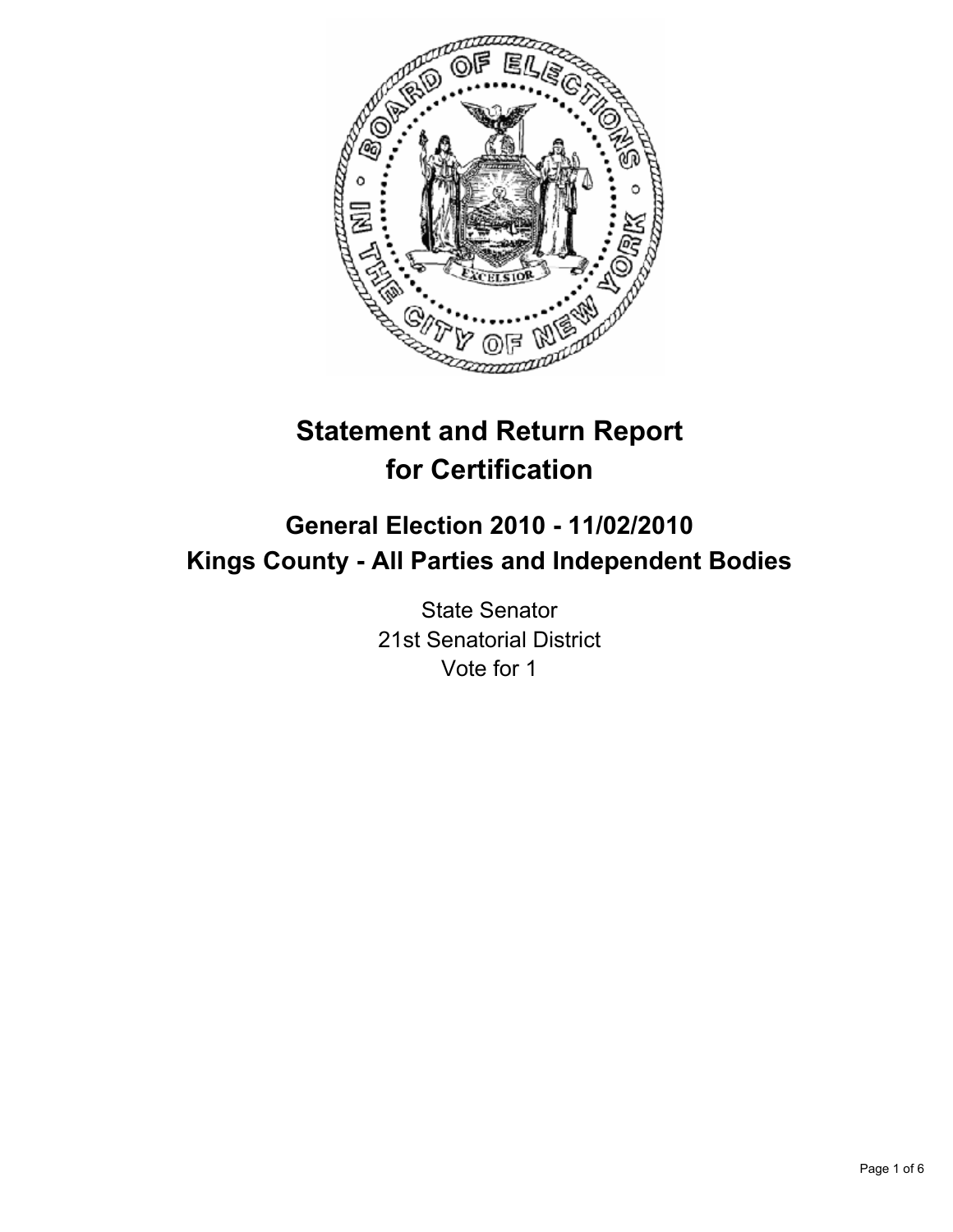

| <b>PUBLIC COUNTER</b>              | 8,136 |
|------------------------------------|-------|
| <b>EMERGENCY</b>                   | 0     |
| ABSENTEE/MILITARY                  | 93    |
| AFFIDAVIT                          | 122   |
| <b>Total Ballots</b>               | 8,372 |
| <b>KEVIN S PARKER (DEMOCRATIC)</b> | 6,742 |
| JEFFREY LODGE (REPUBLICAN)         | 281   |
| BRIAN W KELLY (CONSERVATIVE)       | 103   |
| KEVIN S PARKER (WORKING FAMILIES)  | 318   |
| ERIC ADAMS (WRITE-IN)              |       |
| <b>Total Votes</b>                 | 7,445 |
| Unrecorded                         | 927   |

**Assembly District 42**

| PUBLIC COUNTER                     | 12,425 |
|------------------------------------|--------|
| <b>EMERGENCY</b>                   | 1      |
| ABSENTEE/MILITARY                  | 150    |
| <b>AFFIDAVIT</b>                   | 278    |
| <b>Total Ballots</b>               | 12,903 |
| <b>KEVIN S PARKER (DEMOCRATIC)</b> | 9,962  |
| JEFFREY LODGE (REPUBLICAN)         | 509    |
| BRIAN W KELLY (CONSERVATIVE)       | 146    |
| KEVIN S PARKER (WORKING FAMILIES)  | 861    |
| AARON LUTZ-KINEY (WRITE-IN)        | 1      |
| ABRAHAM ROSENBERG (WRITE-IN)       | 1      |
| ADAM TAYE (WRITE-IN)               | 1      |
| COSA LUXGMSOUR (WRITE-IN)          | 1      |
| E NIKOLAI (WRITE-IN)               | 1      |
| PUMELA SHEER (WRITE-IN)            | 1      |
| RALPH NADAR (WRITE-IN)             | 1      |
| <b>Total Votes</b>                 | 11,485 |
| Unrecorded                         | 1,418  |

| <b>PUBLIC COUNTER</b>              | 1,611 |
|------------------------------------|-------|
| <b>EMERGENCY</b>                   | 0     |
| ABSENTEE/MILITARY                  | 14    |
| AFFIDAVIT                          | 37    |
| <b>Total Ballots</b>               | 1,662 |
| <b>KEVIN S PARKER (DEMOCRATIC)</b> | 1,362 |
| JEFFREY LODGE (REPUBLICAN)         | 30    |
| BRIAN W KELLY (CONSERVATIVE)       | 10    |
| KEVIN S PARKER (WORKING FAMILIES)  | 85    |
| <b>Total Votes</b>                 | 1.487 |
| Unrecorded                         | 175   |
|                                    |       |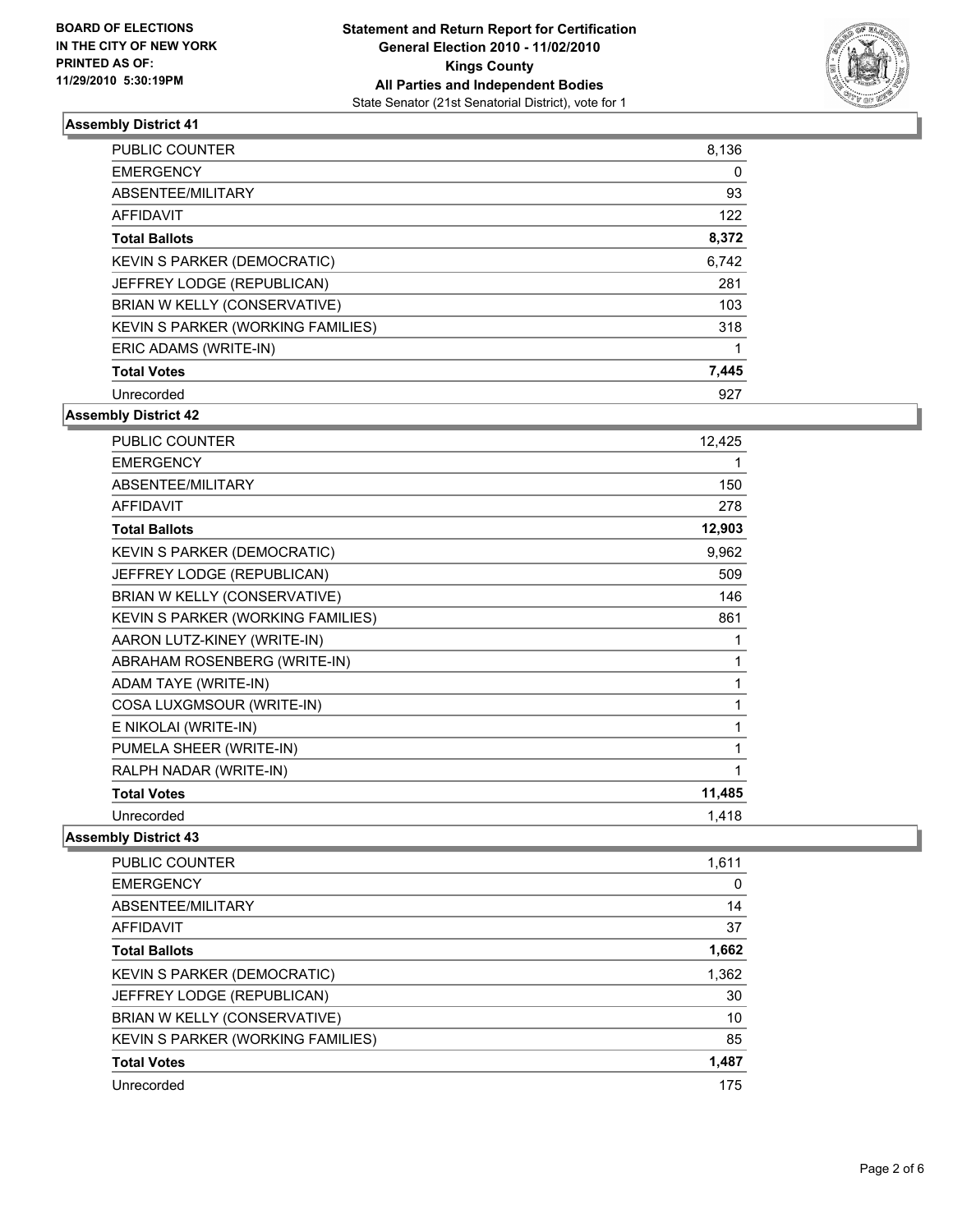

| <b>PUBLIC COUNTER</b>               | 8,543 |
|-------------------------------------|-------|
| <b>EMERGENCY</b>                    | 0     |
| ABSENTEE/MILITARY                   | 215   |
| <b>AFFIDAVIT</b>                    | 165   |
| <b>Total Ballots</b>                | 8,968 |
| KEVIN S PARKER (DEMOCRATIC)         | 4,613 |
| JEFFREY LODGE (REPUBLICAN)          | 2,029 |
| BRIAN W KELLY (CONSERVATIVE)        | 353   |
| KEVIN S PARKER (WORKING FAMILIES)   | 854   |
| <b>BUDDHA (WRITE-IN)</b>            | 1     |
| CHARLOTTE MILH (WRITE-IN)           | 1     |
| EMILY BURALHAM (WRITE-IN)           | 1     |
| IRE GUEST (WRITE-IN)                | 1     |
| KEVIN S PARKER VOID (WRITE-IN)      | 1     |
| KOUL MARX (WRITE-IN)                | 1     |
| LORI KNEIDEL (WRITE-IN)             | 1     |
| NATASHA HOLIDAY (WRITE-IN)          | 1     |
| TONY AVELLA (WRITE-IN)              | 1     |
| <b>WELLINGTON SHARPE (WRITE-IN)</b> | 1     |
| WILLIAM RUSHIMI (WRITE-IN)          | 1     |
| <b>Total Votes</b>                  | 7,860 |
| Unrecorded                          | 1,108 |

| <b>PUBLIC COUNTER</b>             | 5,513 |
|-----------------------------------|-------|
| <b>EMERGENCY</b>                  | 0     |
| ABSENTEE/MILITARY                 | 56    |
| AFFIDAVIT                         | 55    |
| <b>Total Ballots</b>              | 5,678 |
| KEVIN S PARKER (DEMOCRATIC)       | 1,712 |
| JEFFREY LODGE (REPUBLICAN)        | 2,630 |
| BRIAN W KELLY (CONSERVATIVE)      | 292   |
| KEVIN S PARKER (WORKING FAMILIES) | 93    |
| CHARLES SHUMER (WRITE-IN)         |       |
| JOE LAZAR (WRITE-IN)              | 1     |
| <b>Total Votes</b>                | 4,729 |
| Unrecorded                        | 949   |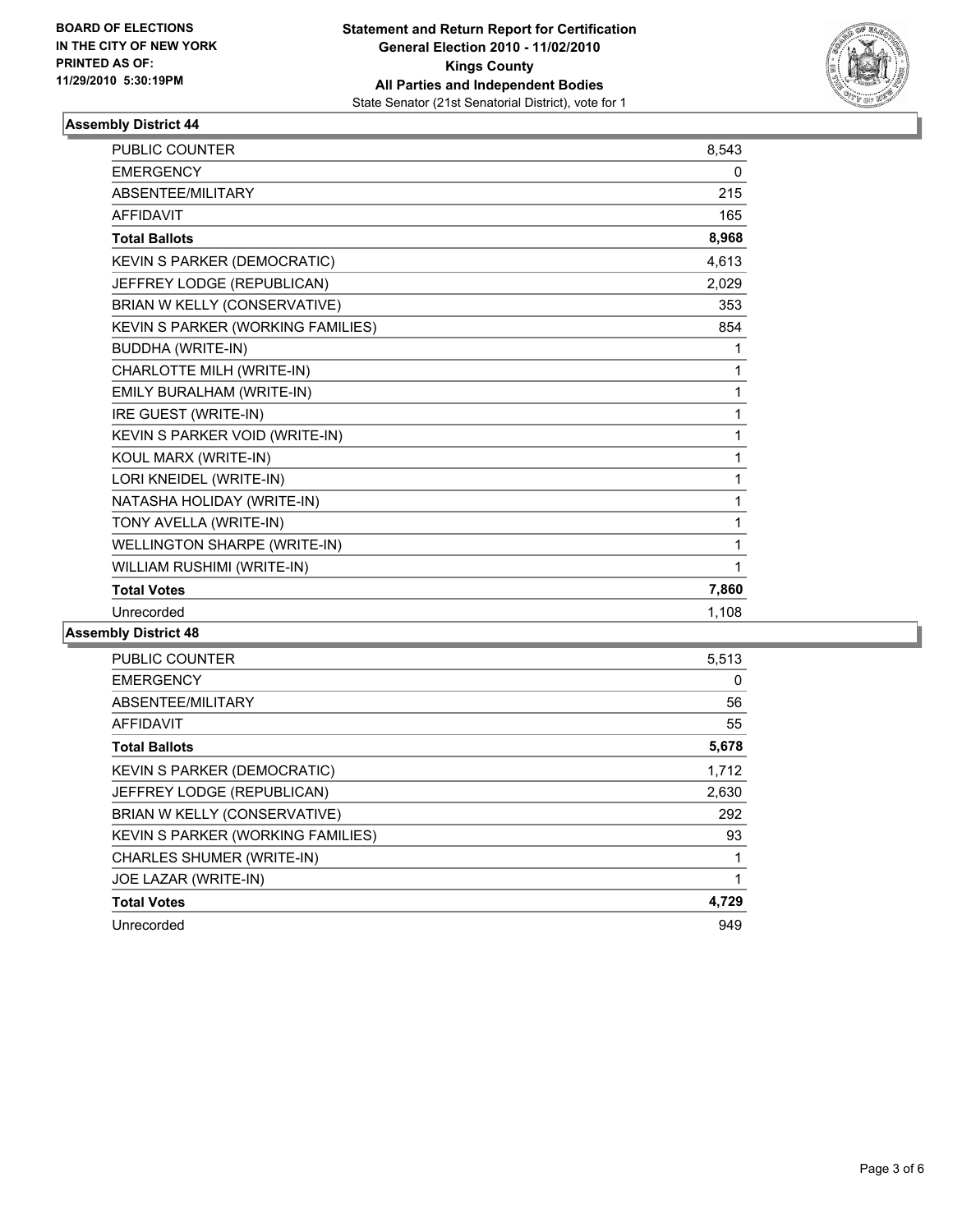

| PUBLIC COUNTER                    | 247            |
|-----------------------------------|----------------|
| <b>EMERGENCY</b>                  | 0              |
| ABSENTEE/MILITARY                 | 6              |
| <b>AFFIDAVIT</b>                  |                |
| <b>Total Ballots</b>              | 254            |
| KEVIN S PARKER (DEMOCRATIC)       | 48             |
| JEFFREY LODGE (REPUBLICAN)        | 155            |
| BRIAN W KELLY (CONSERVATIVE)      | 12             |
| KEVIN S PARKER (WORKING FAMILIES) | $\overline{4}$ |
| <b>Total Votes</b>                | 219            |
| Unrecorded                        | 35             |

## **Assembly District 51**

| <b>PUBLIC COUNTER</b>             | 310 |
|-----------------------------------|-----|
| <b>EMERGENCY</b>                  | 0   |
| ABSENTEE/MILITARY                 | 5   |
| <b>AFFIDAVIT</b>                  | 2   |
| <b>Total Ballots</b>              | 319 |
| KEVIN S PARKER (DEMOCRATIC)       | 165 |
| JEFFREY LODGE (REPUBLICAN)        | 96  |
| BRIAN W KELLY (CONSERVATIVE)      | 13  |
| KEVIN S PARKER (WORKING FAMILIES) | 10  |
| <b>Total Votes</b>                | 284 |
| Unrecorded                        | 35  |

| <b>PUBLIC COUNTER</b>             | 12,674 |
|-----------------------------------|--------|
| <b>EMERGENCY</b>                  | 6      |
| ABSENTEE/MILITARY                 | 148    |
| <b>AFFIDAVIT</b>                  | 249    |
| <b>Total Ballots</b>              | 13,108 |
| KEVIN S PARKER (DEMOCRATIC)       | 10,805 |
| JEFFREY LODGE (REPUBLICAN)        | 220    |
| BRIAN W KELLY (CONSERVATIVE)      | 95     |
| KEVIN S PARKER (WORKING FAMILIES) | 676    |
| SHANEEK MARTIN (WRITE-IN)         |        |
| <b>Total Votes</b>                | 11,797 |
| Unrecorded                        | 1.311  |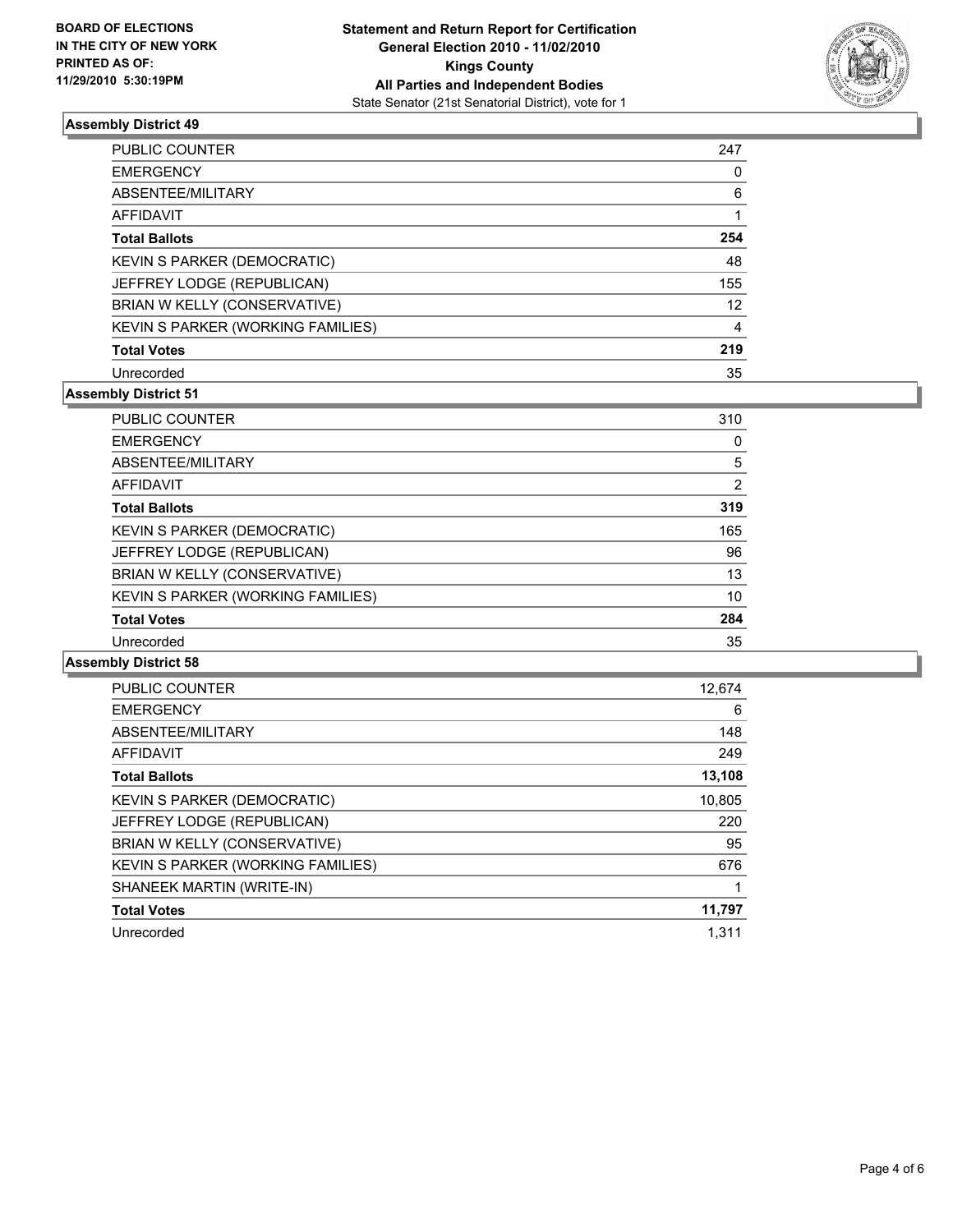

| PUBLIC COUNTER                           | 17       |
|------------------------------------------|----------|
| <b>EMERGENCY</b>                         | 0        |
| ABSENTEE/MILITARY                        | 0        |
| <b>AFFIDAVIT</b>                         | 0        |
| <b>Total Ballots</b>                     | 17       |
| <b>KEVIN S PARKER (DEMOCRATIC)</b>       | 17       |
| JEFFREY LODGE (REPUBLICAN)               | 0        |
| BRIAN W KELLY (CONSERVATIVE)             | $\Omega$ |
| <b>KEVIN S PARKER (WORKING FAMILIES)</b> | 0        |
| <b>Total Votes</b>                       | 17       |